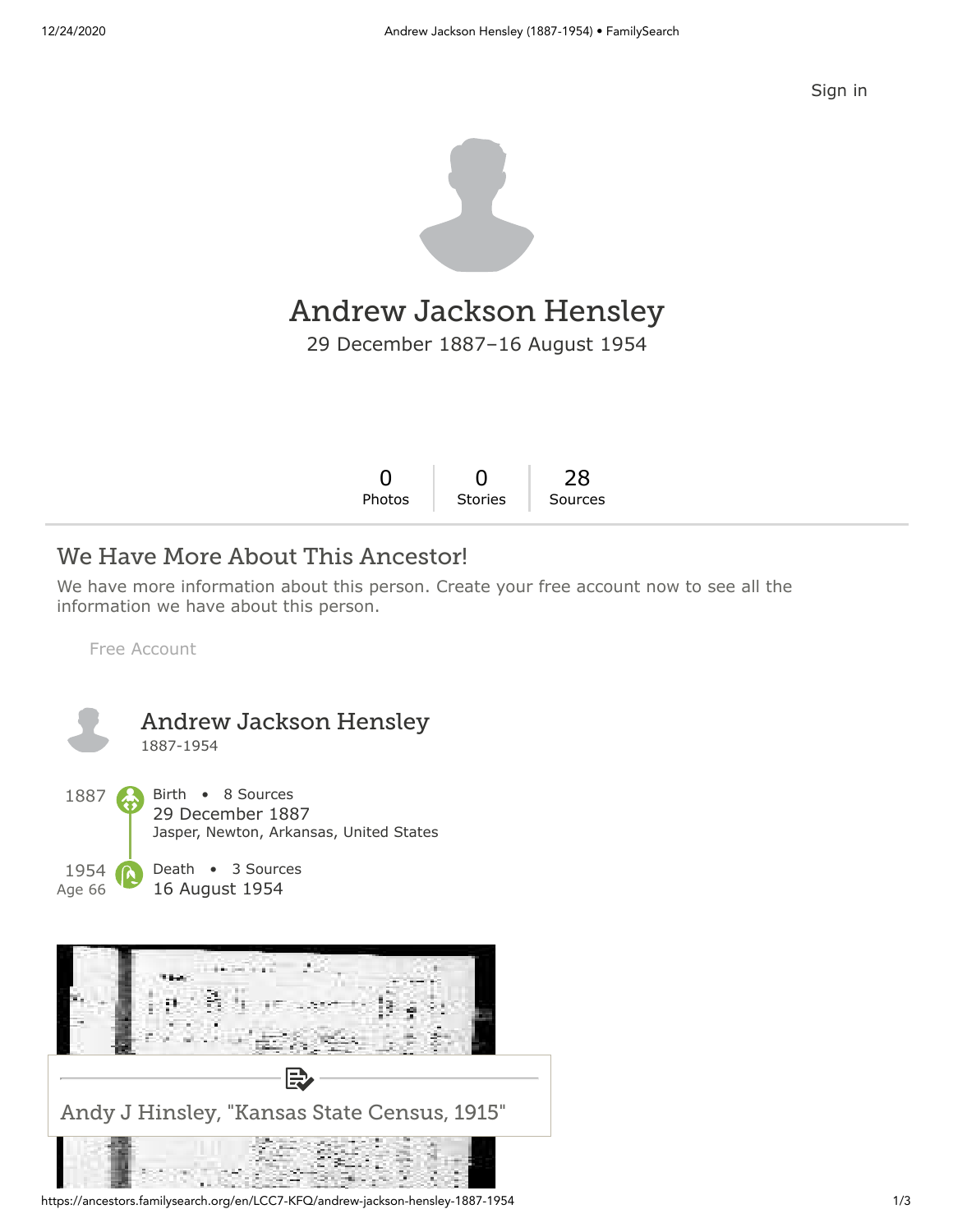

# Family Members

SPOUSES AND CHILDREN

|              | Andrew Jackson Hensley<br>1887-1954<br>Marriage: 06 Jan 1911<br>Wichita Falls,, Texas<br><b>Flora Caroline Houston</b><br>1893-1980 |  |  |  |
|--------------|-------------------------------------------------------------------------------------------------------------------------------------|--|--|--|
| Children (6) |                                                                                                                                     |  |  |  |
|              | Aeolus Lee Hensley<br>1912-1985                                                                                                     |  |  |  |
|              | Andrew J Hensley<br>1914-                                                                                                           |  |  |  |
|              | Gertrude M Hensley<br>1920-                                                                                                         |  |  |  |
|              | Willis Wood Hensley<br>1922-1999                                                                                                    |  |  |  |
|              | Margie Hensley<br>1924-                                                                                                             |  |  |  |
|              | <b>Charles Leo Hensley</b><br>1928-2015                                                                                             |  |  |  |

#### PARENTS AND SIBLINGS